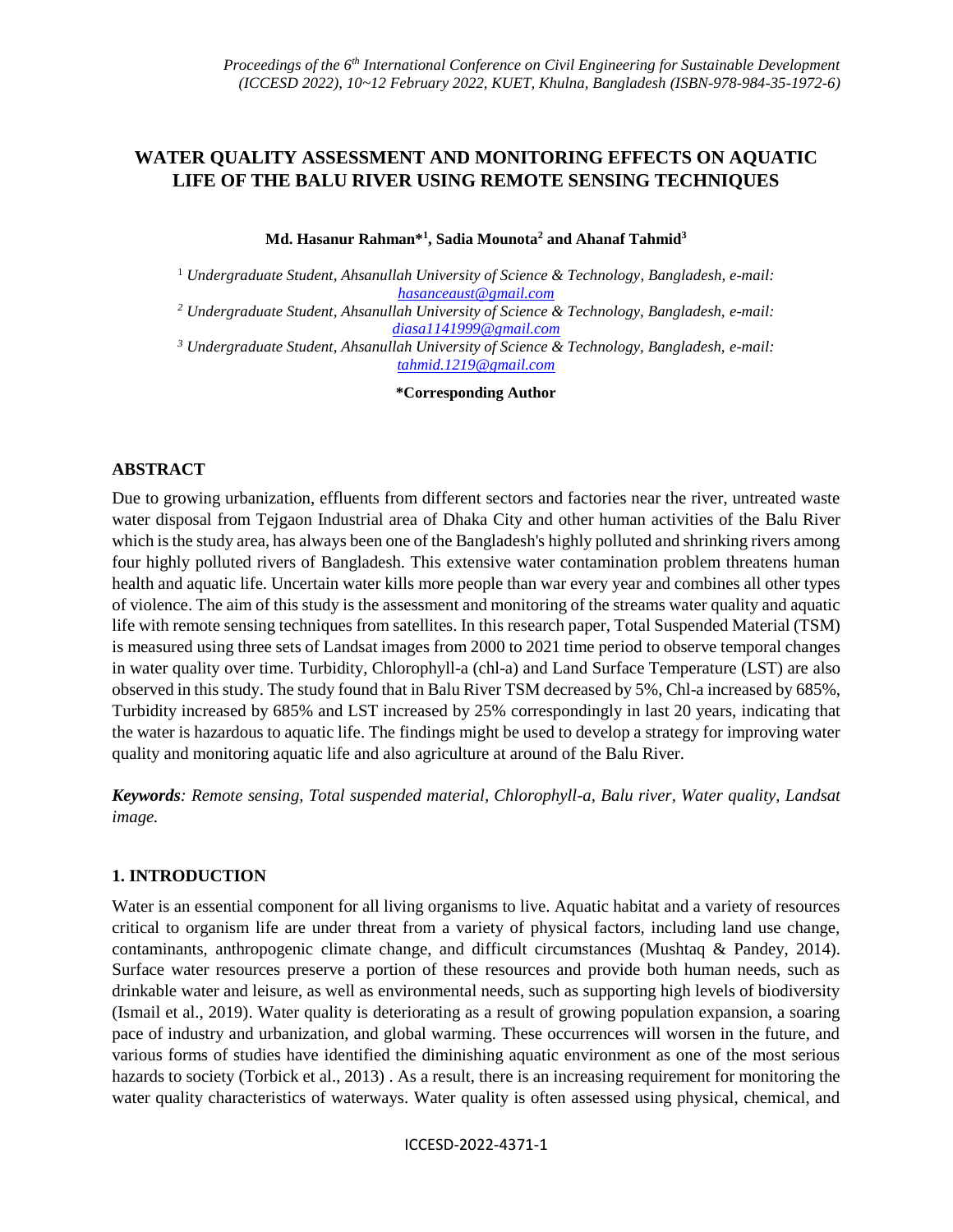biological criteria, as well as identifying the origin of any potential contamination that may affect water quality (Khattab & Merkel, 2014). Water quality monitoring is carried out utilizing basic procedures based on in-situ observations, which are then confirmed by laboratory testing of the collected water.

Chlorophyll-a (Chl-a) is the most significant aspect of trophic status because it works as a connection between nutrient content, specially phosphorus and nitrogen, and algal development. The issue of eutrophication is frequently linked to Chl-a concentrations (Han & Jordan, 2005; Wojtkowska & Bojanowski, 2021). Eutrophication, characterized by algal growth, is an enhancement of water by dissolved nutrients that produces massive reforms in the ecosystem, ultimately leading to the deterioration in hydrology and depletion of fish species (Liu et al., 2014). As a result, constant inspection and mapping of the Chl-a characteristic are required. Satellite-based Remote Sensing (RS) is a powerful method for routinely assessing geographic and temporal changes in water quality parameters, and it may be a good way to integrate water quality data collected through standard in situ observations (Giardino et al., 2001). The benefits of this approach are numerous, with the most significant being the ability to estimate Chl-a concentrations across the canal (i.e., a broader geographical extent) without necessitating the timeconsuming and intensive field survey for monitoring. RS imagery gives regular and extensive coverage of rivers and streams, while GIS (Geographic Information System) provides a foundation for fast mapping and effectual visualization. The Landsat sensor has been a significant source of satellite photos for waterbodies monitoring applications due to its geographic resolution of 30m ground pixel resolution (Bartholomew et al., 2002). The accessible and major historical archives of Landsat images allow researchers to use such products to evaluate numerous phenomena such as Chl-a concentration, land surface temperature (LST), and total suspended material (TSM). Numerous studies have demonstrated the viability of using Landsat data to estimate water quality metrics over waterways (Guan, 2009; Ledesma et al., 2019; Liu et al., 2014).

Excessive turbidity, or cloudiness, in drinkable water is unpleasant and may also be harmful to one's health. Pathogens can find food and habitat in turbidity. Turbidity can encourage pathogen renewal in water distribution systems if it is not eliminated, leading to waterborne illness outbreaks that have caused substantial instances of gastroenteritis across the world. Suspended solids (turbidity particles) provide microorganisms with "shelter" by decreasing their exposure to antibacterial agents. Furthermore, organicsource waters with high turbidity may result in a significant chlorine requirement. As a precaution against probable recontamination, the free chlorine residual in distribution systems may be reduced. Contaminants in drinking water can cause harm to people through a variety of ways of exposure (ingestion, inhalation, and cutaneous). According to WHO (Nkurunziza et al., 2009) and EU DWD (Lambrou et al., 2010) guidelines, the turbidity of drinking water should not exceed 10 NTU (Nephelometric Turbidity units) after treatment. Consumers normally tolerate the appearance of water with a turbidity of less than 5 NTU.

The Balu River is strongly intertwined with the environmental balance of Dhaka. The ancient Balu's appearance deteriorated throughout the years. Today, the Balu River is being decimated abruptly by the noxious problem of pollution. It is recognized as one of the most contaminated areas of Bangladesh's river system. The water of the Balu River is constantly changing in quantitative and qualitative terms. Water quality and quantity have deteriorated at an astonishing rate as a result of the rapid growth of development activities, urbanization, and industrialization. The quantity of water is reduced as a result of residential and commercial buildings along the waterway. The rise in temperature with each day is also conducive to a decrease in the amount of water (Afroz et al., 2020; Hasan et al., 2014). The quantity of water has reduced so fast as a result of population growth that it poses a serious threat to the residents of the Balu River, including the people of Dhaka. River erosion and deposition are natural phenomena in the Balu River, and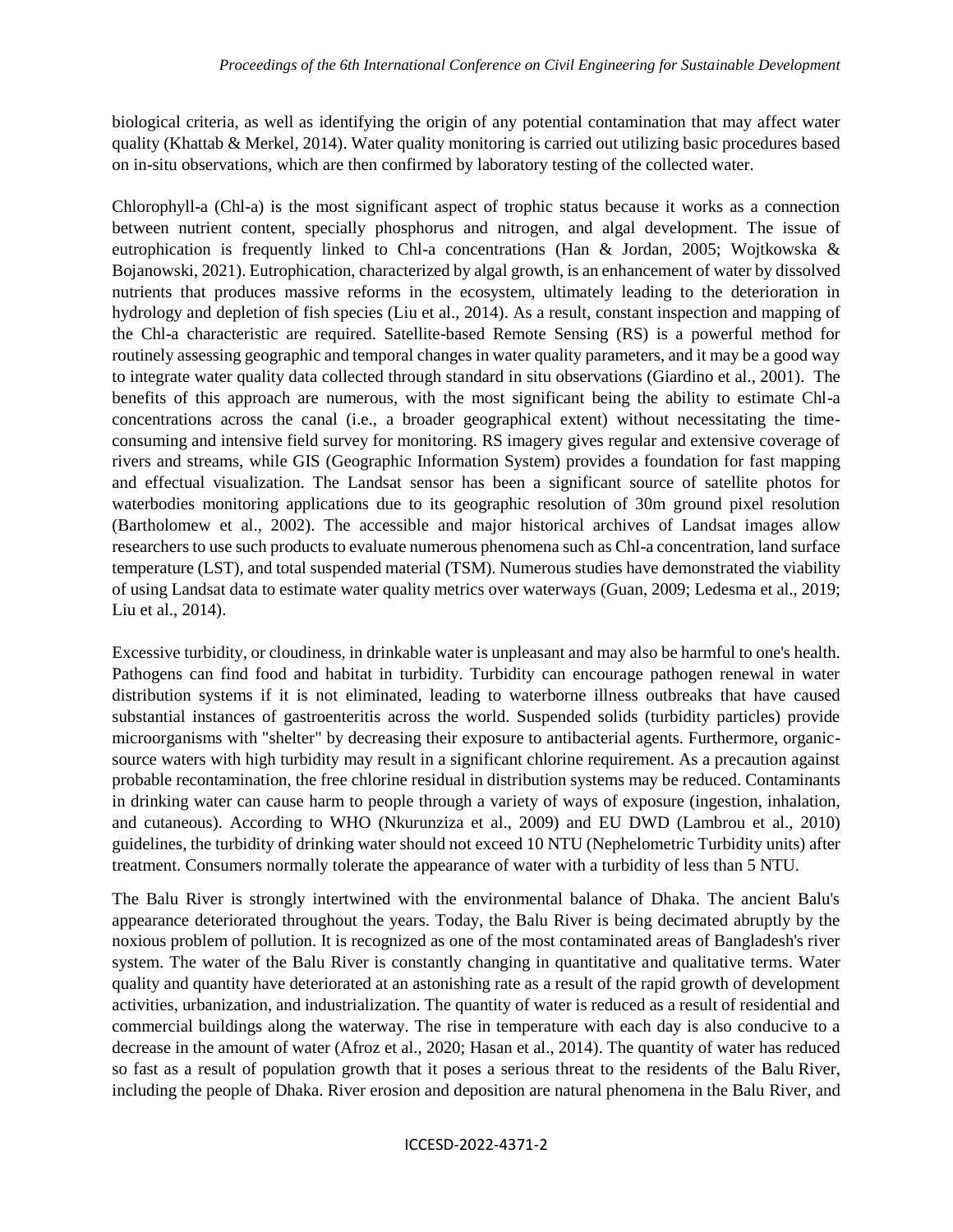they are also capable of reducing water amounts. Significant amounts of these venomous modern squanders have been communicated into the stream as a result of the majority of the enterprises and processing plants located on the banks of the Balu or extremely close to the waterway framework without directing waste treatment units in previous decades. Dhaka's urban sewage is also churning in the Balu River (Hadiuzzaman et al., 2006; Hasan et al., 2014; Uddin & Jeong, 2021).

This study has been conducted over a 20-year period involving the processing and interpretation of satellite pictures of the Balu River. The primary objective of this study is to investigate and monitor the quality of various Balu River water parameters from 2000 to 2021 using multi-spectral Landsat satellite imagery. Three Landsat images from 2000, 2011, and 2021 were used in the analysis. The period from 2000 to 2021 has been divided into three time periods to investigate the quality of different water parameters: 2000-2011, 2011-2021, and 2000-2021, respectively. This study also observed how the various water parameters of this river vary over time

## **2. STUDY AREA**

The Balu River is a tributary of the Shitalakshya River. This river flows through Gazipur, Dhaka, and Narayanganj districts. It flows over the Belai Beel and the vast wetlands northeast of Dhaka and flows into the Shitalakshya River near Demra. Apart from a faint connection between Shitalakshya and the Suti River near Kapasia, it has also joined the Turag River through the Tongi canal. During the monsoon season, Balu River carries water from Shitalakshya and Turag. The length of the river is 44 km, the average width is 69 m and the nature of the river is serpentine. Identification number of Balu River given by Bangladesh Water Development Board or "Paubo" is River No. 48 of North-Central Region (Balu River – Wikipedia 2020). The location of our study area is shown in figure 1.



Figure 1: Location of the study area [\(https://en.wikipedia.org/wiki/Balu\\_River\)](https://en.wikipedia.org/wiki/Balu_River)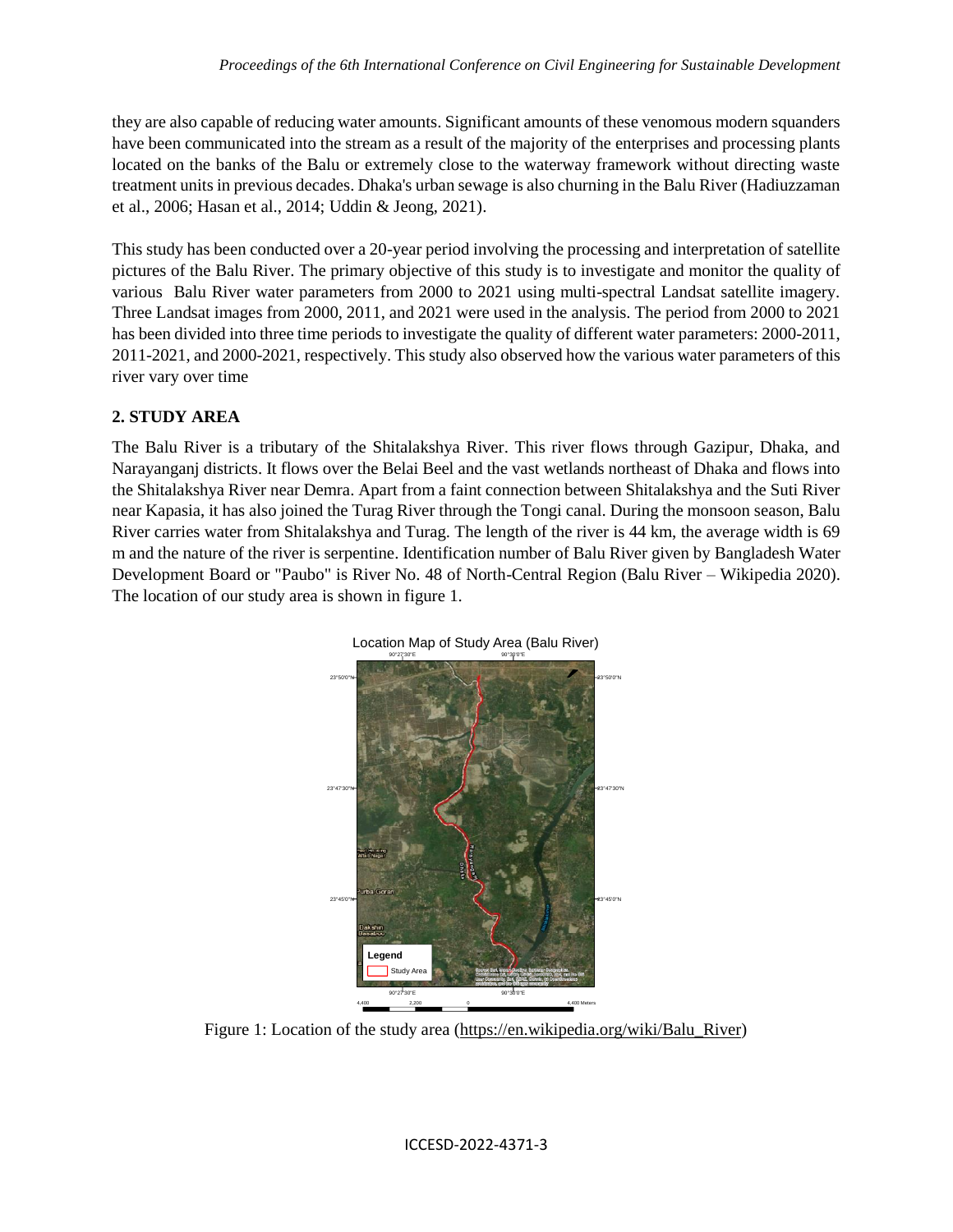## **3. METHODOLOGY**

The main purpose of this study is to get an idea of the amount of pollution in the Balu River from 2000 to 2021 and how it is affecting the aquatic life in the Balu River through remote sensing. Basically, three separate years of landsat have been used to determine the extent of this change in water quality. The Landsat images used in this study are from Landsat 5 TM and Landsat 7 ETM+ sensors dated January, 2000, January 2011, and May 2021, respectively, and obtained through Earth Explorer, whose path is 137 and row is 44. Changes in the water quality of the Balu River have been identified through four indices of remote sensing. The indices are: Chlorophyll-a (Chl-a), Turbidity (TNTU), Total Suspended Material (TSM), and Land Surface Temperature (LST). The methods used for this study are represented schematically in figure 2.



Figure 2: Methodology Flow Chart

# **3.1 Data Collection**

The properties of the Landsat images that are used in this research are presented in Table 1. For visible, near-IR, and mid-IR wavelengths, the TM (Thematic Mapper) sensor has a spatial resolution of 30 m, while for the thermal-IR band, it has a spatial resolution of 120 m. The spectral bands on the ETM+ (Enhanced Thematic Mapper Plus) are similar to those on the TM, with the exception that the thermal band (band 6) has a better resolution of 60 m. The production system, on the other hand, has now resampled all TM/ETM+ photos to a 30 m resolution. (Shopan et al., 2015)

| Path/Row | <b>Acquisition Date</b> | <b>Satellite</b> | Sensor | Spatial        | Cloud     |
|----------|-------------------------|------------------|--------|----------------|-----------|
|          |                         |                  |        | Resolution (m) | Cover     |
|          | January 19, 2000        | Landsat 5        | TM     | 30             |           |
| 137/44   | January 25, 2011        | Landsat 7        | $ETM+$ | 30             | ${<}10\%$ |
|          | May 12, 2021            | Landsat 7        | $ETM+$ | 30             |           |

Table 1: Properties of the Landsat images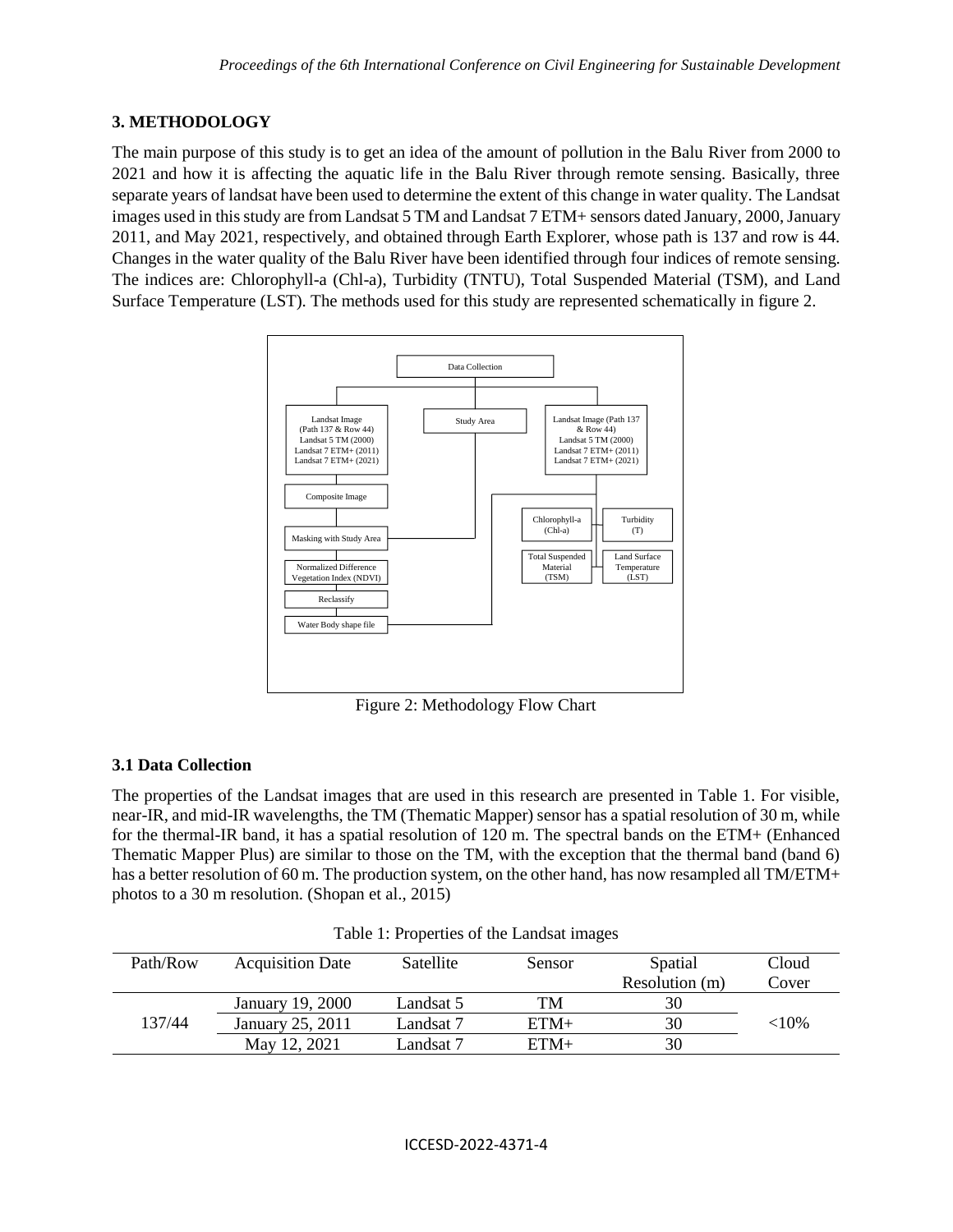#### **3.2 Data Processing & Analysis**

In this study, software (ArcGis 10.4.1) was used for satellite image analysis. The images are prepared for analysis by composing different bands of Landsat images together. Google Earth Pro was used to identify the study area of the Balu River, and Google Earth Pro later created the KML (Keyhole Markup Language) format of the Balu River for analysis. The KML file was later converted to a layer by ArcGis with the help of a conversion tool. With the help of extraction tools, that layer is transferred to the composite image and clipped with composite images. Then the pixels that contain negative pixel values have been identified and separated as the water body of the Balu River on an NDVI (Normalized Difference Vegetation Index) map. Except for the water body (negative pixel), the rest of the index is removed by polygon to maintain the accuracy of research. In this process, three separate shape files are created for three separate years. Equation (1) used to calculate the NDVI (Normalized Difference Vegetation Index). There are currently a number of algorithms that determine water quality by relating spectral bands to water quality. From Landsat image analysis, Brezonik et al. (2005), Zhou et al. (2006), and Schiebe et al. (1992) established various equations to estimate different water quality indicators. The water quality parameters are evaluated in this study using the equation (2), (3), (4) which were chosen for those studies based on their accuracy levels.

 $NDVI = (NIR-RED)/(NIR+RED)$  (1) *Ln (Chl-a) = 6.71+ (0.0537\*band 1)-(1.559\*(band 1/band 3))* (2)  $T_{NTU} = 0.545 * Chl - a$  (3) *TSM = 92.4-(516\*band 2) + (135.8\*band 3) + (955.3\*band 4)* (4)

Where, *NIR*= band 4, *RED*= band 3, *Chl-a*= concentration of chlorophyll-a (μg/l), *TNTU=* Concentration of Turbidity (NTU)*, TSM=* concentration of Total Suspended Material (mg/l).

The following equation was used to estimate the surface water temperature of the Balu River utilizing effective satellite sensor or brightness temperature techniques employing Landsat thermal infrared data. (Mia et al.,2017)

$$
L\lambda = (Lmax\lambda - Lmin\lambda) / (Qcalmax - Qcalmin) * (Qcal-Qcalmin) + Lmin\lambda
$$
  
\n
$$
T_b = K_2 / ln ((K_1/L_\lambda) + 1)
$$
\n(6)

Where,  $L_{\lambda}$  = Spectral radiance (Wm<sup>-2</sup>sr<sup>-1</sup>µm<sup>-1</sup>), *Lmax*<sub> $\lambda$ </sub> = Maximum value of radiance, *Lmin* $\lambda$  = Minimum value of radiance, *Qcalmax*= Calibrated Quantized maximum value , *Qcalmin*= Calibrated Quantized minimum value, *Qcal*= Calibrated Quantized value which converted in radiance, *K1*= Constant of first calibration (Wm-<sup>2</sup>sr<sup>-1</sup>),  $K_2$ = Constant of Second calibration (K),  $T_b$  = temperature (K).

After determining all the parameters through the equation, the water quality of the Balu River is determined with the shape file obtained from the NDVI map.

### **4. RESULT & DISCUSSION**

The spatial and temporal changes of the water index, Total Suspended Material (TSM), Chlorophyll-a (Chla), Turbidity ( $T<sub>NTU</sub>$ ), and Land Surface Temperature (LST) of our study area in 2000, 2011, and 2021 are shown in Table 2.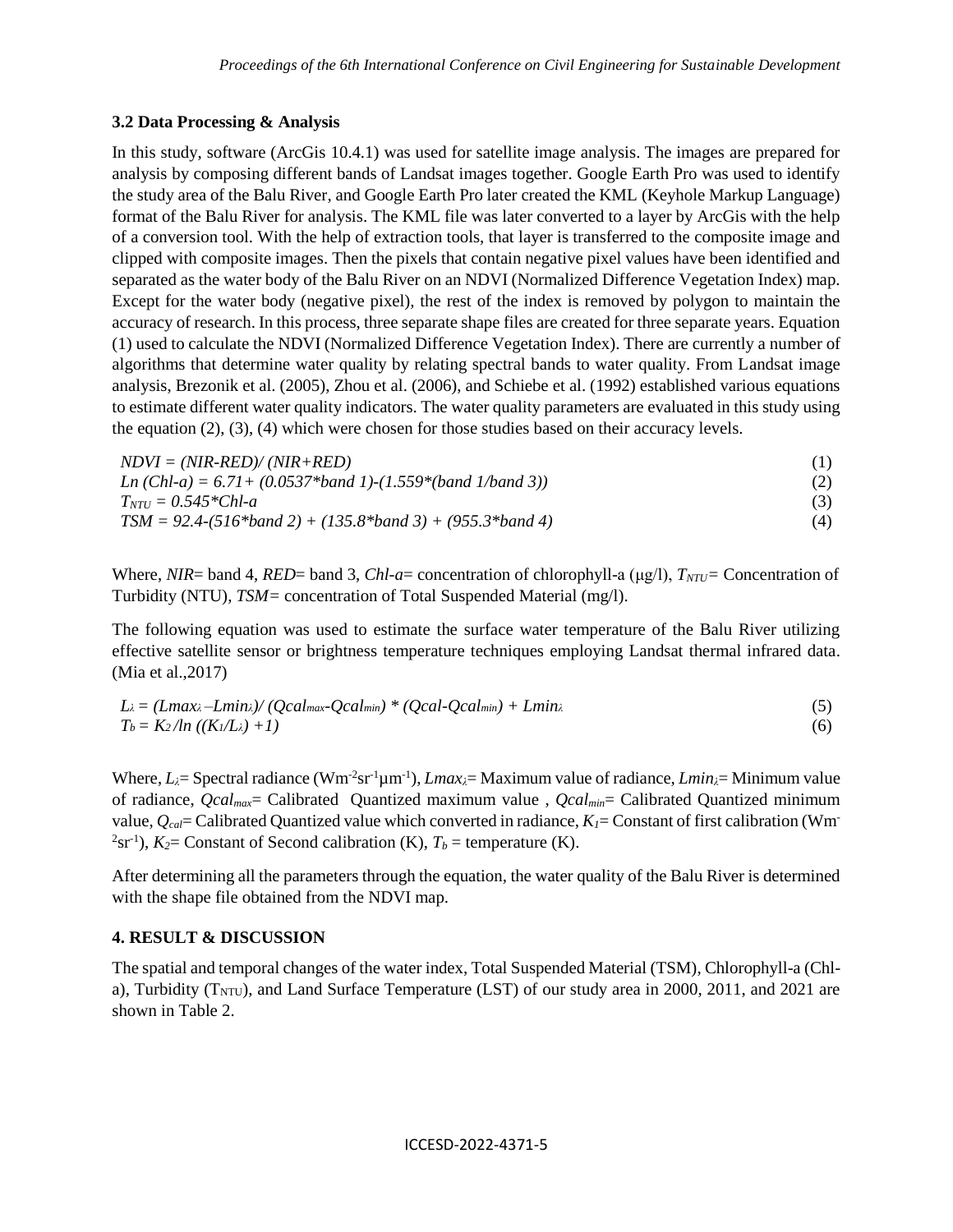| Water<br><b>Quality Index</b> | Unit            | Average Value |       | % Change |           |           |           |
|-------------------------------|-----------------|---------------|-------|----------|-----------|-----------|-----------|
|                               |                 | 2000          | 2011  | 2021     | 2000-2011 | 2011-2021 | 2000-2021 |
| <b>TSM</b>                    | mg/1            | 28025         | 20299 | 26664.8  | $-28%$    | 31%       | $-5%$     |
| Chl-a                         | mg/1            | 6.63          | 6.55  | 52.07    | $-1\%$    | 695%      | 685%      |
| $\rm T_{NTU}$                 | NTU             | 10.84         | 10.70 | 85.14    | $-1\%$    | 696%      | 685%      |
| LST                           | $\rm ^{\circ}C$ | 18.14         | 17.91 | 22.58    | $-1.5\%$  | 26%       | 25%       |

Table 2: Spatial and Temporal Changes of Water Quality Index

#### **4.1 Temporal Changes of Total Suspended Material (TSM)**

Using the Landsat image of 2000, 2011 and 2021, the highest values of total suspended material (TSM) values were found at 50000 mg/l, 28719.602 mg/l and 48807.99 mg/l, respectively, and the lowest values of total suspended material (TSM) values were found at 6049.499 mg/l, 11877.200 mg/l and 4521.61 mg/l, respectively (figure 3). It is observed that, in the period from 2000 to 2011, the TSM quantity of the Balu River decreased by 28%. TSM quantity increased in 2011 to 2021 time period by 31%. Overall In the 2000– 2021 time period, the TSM quantity of the Balu River decreased by 5%, which is a little bit good sign for this river. The alarming fact is , in the last 10 years, various factories have sprung up around the Balu River, which discharges huge amounts of untreated wastewater, raw organic compounds, and heavy metals into the Balu River. Also, treated and untreated waste water discharged from Tejgaon Industrial Area flows into Hatirjheel and later into the Balu River through Rampura canal. As TSM levels increase, light penetration decreases adversely. The result of photosynthesis is influenced by the primary producers. As a result, these floating materials frequently enter the gills of fish and kill them (Ocean Optics, 2004). Fish reproduction is also hampered due to high TSM. The TSS standard for tannery and textile effluents is 150 mg/l in Bangladesh (Afroz et al., 2020). According to the study, the obtained TSM value is much higher, which is harmful to aquatic life in the river and degrades water quality. Although the level of TSM has decreased in the last 20 years, it is not very effective for overall environment of Balu River.



Figure 3: Total Suspended Material (TSM) of Balu River from 2000 to 2021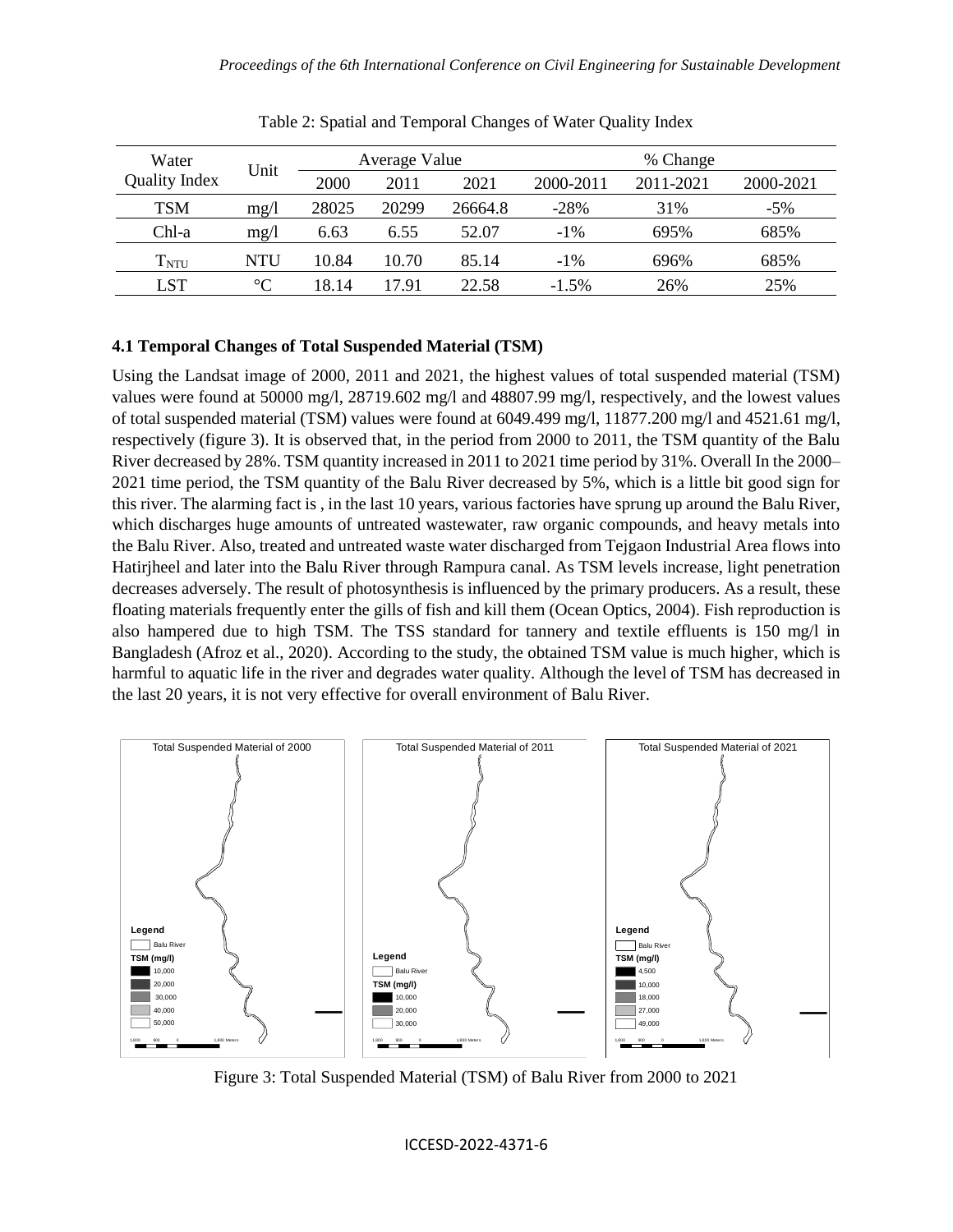## **4.2 Temporal Changes of Chlorophyll-a (Chl-a)**

Using Landsat images from 2000, 2011, and 2021, the highest values of Chlorophyll-a (Chl-a) were found to be 9.164 mg/l, 9.102 μg/L, and 87.570 mg/l, respectively, and the lowest values were 4.095 mg/l, 3.999 mg/l, and 16.573 mg/l, respectively (Figure 4). Between 2000 and 2011, the amount of Chl-a in the Balu River decreased by 1%. However, between 2000 and 2021, the amount of Chl-a in the river increased by 685%, which is a highly concerning condition for this river. The primary green photosynthetic pigment found in all plants is chlorophyll-a. The concentration of chlorophyll-a in estuarine, coastal, or marine waters is used to estimate photosynthetic plankton biomass. It is a widely used indicator of water quality, with low levels indicating good condition. While high levels of Chl-a are not bad for water, long-term high Chl-a is a threat to water (Shopan et al., 2015). Chl-a levels in the Balu River are rising, which might pose concerns in the future.



Figure 4: Chlorophyll-a (Chl-a) of Balu River from 2000 to 2021

# **4.3 Temporal Changes of Turbidity (** $T_{NTU}$ **)**

Using the Landsat image of 2000, 2011 and 2021, the highest values of turbidity values were found to be 14.98 NTU, 14.88 NTU and 143.18 NTU, respectively, and the lowest values of turbidity values were found to be 6.70 NTU, 6.53 NTU and 27.10 NTU, respectively (figure 5). It is observed that the turbidity of the Balu River has increased 685% in the last 20 years. In the last 20 years, huge infrastructural development has taken place in the vicinity of the Balu River, which has contributed to increasing the turbidity of the Balu River. In addition, storm water from Dhaka city, factories located on the banks of the river, and untreated waste water from factories emanating from Tejgaon Industrial Area in Dhaka are also mixed in the Balu River. As a result, the turbidity of the water here is increasing, which is a major threat to the environment and aquatic life of the Balu River. When turbidity increases in ponds such as lakes, rivers, and reservoirs, light cannot reach the bottom of the water. As a result, submerged plants, which are the main food source for fish and shellfish, cannot grow properly. This leads to a food crisis that hinders their growth. Also, high turbidity reduces the amount of dissolved oxygen in the water so that the fish cannot properly absorb oxygen through their gills (USEPA, 2005).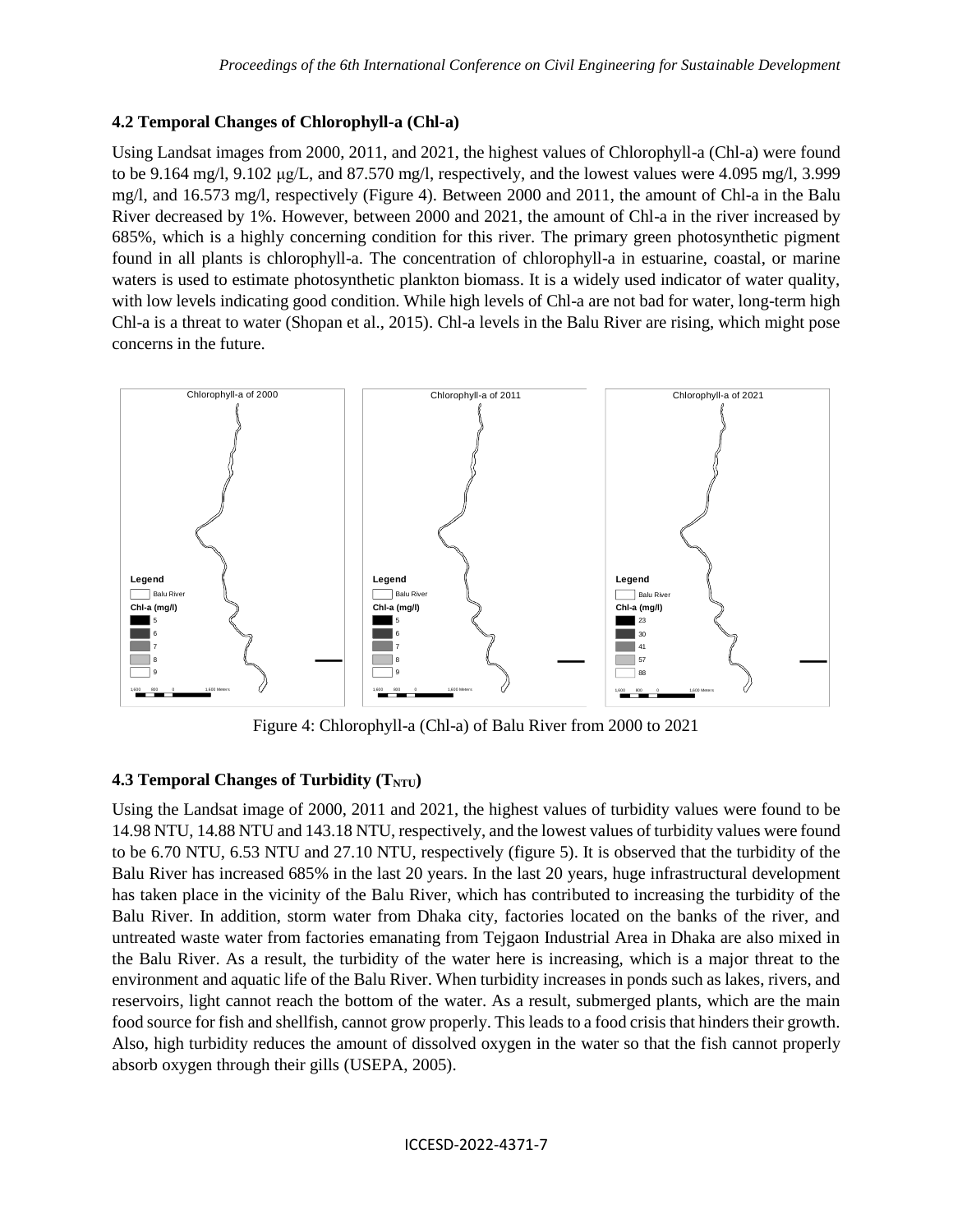

Figure 5: Turbidity of Balu River from 2000 to 2021

## **4.4 Temporal Changes of Land Surface Temperature (LST)**

Using the Landsat image of 2000, 2011 and 2021, the highest values of land surface temperature (LST) values were found at 19.72°C, 20.17°C and 24.542°C, respectively, and the lowest values of land surface temperature values were found at 16.56°C, 15.64°C and 20.619°C, respectively (figure 6). It is observed that the temperature of the Balu River has increased 25% in the last 20 years. In the last 20 years, turbidity in the waters of the Balu River has increased significantly. The amount of heat in turbid water is higher than that of pure water, which results in a gradual increase in the temperature of the Balu River. Since most of the factories built around the Balu River do not have treatment plants, the waste water is directly mixed with the river water. This is another reason for the rising water temperature here. In addition, due to the change in the global environment, the temperature of the earth is increasing day by day, as a result of which the water temperature of the Balu River is also increasing. The increasing LST of the Balu River is an alarming situation for the environment.



Figure 6: Land Surface Temperature (LST) of Balu River from 2000 to 2021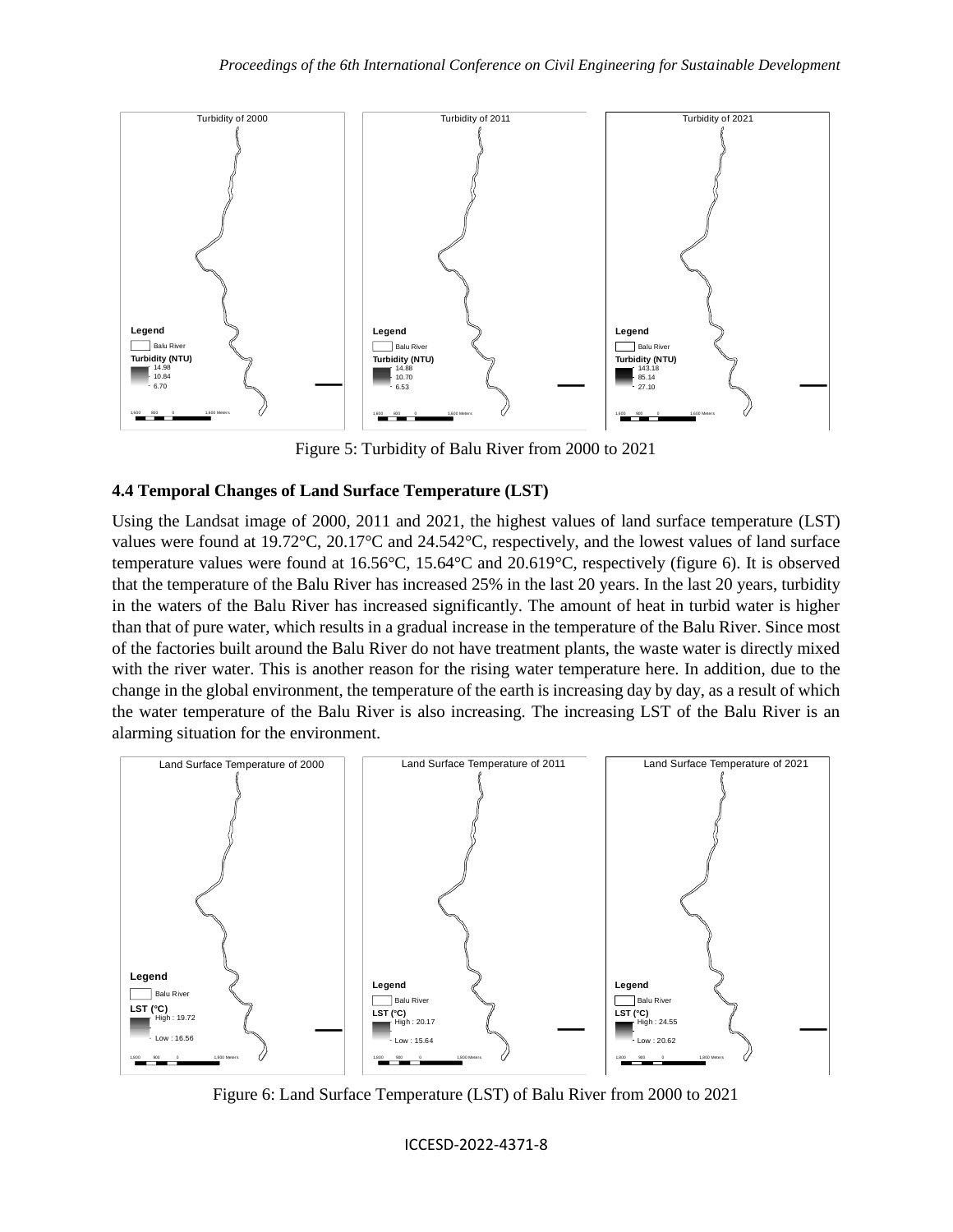## **5. CONCLUSION**

The Balu River is the major river that flows alongside Dhaka. City people rely heavily on the Balu for drinking purposes, fishing, and transporting goods. The impact of changing water supply and quality is highly susceptible in densely populated places such as Dhaka and Narayanganj. In the past, satellite pictures were not used to analyze the Quality of water of Balu River. This study was successful in detecting temporal change of Balu River in last 20 years, particularly water bodies of this river.

In this study, Total Suspended Material (TSM) is quantified using three sets of Landsat photos from 2000 to 2021 to investigate temporal changes in water quality through time. This research also looks at Turbidity, Chlorophyll-a (Chl-a), and Land Surface Temperature (LST). The study discovered that in the previous 20 years,

- TSM in the Balu River decreased by 5%,
- Chl-a increased by 685%,
- Turbidity increased by 685%, and
- LST increased by 25%

Which suggesting that the water is harmful to aquatic life. Total suspended materials in the Balu River rise drastically over the research period. We also saw a rise in LST by satellite image assessment. According to this study, the water in Balu is degrading day by day as a result of its nearby point and nonpoint sources, which include outflows from tannery enterprises, sewage, and municipal wastewater. Recognition of water bodies and detection of differences in the balance of water bodies in this research region using satellite pictures would be beneficial to quantify the water bodies, which would be valuable for city inhabitants and policymakers, and could also be used to promote water conservation.

### **6. REFERENCE**

- Afroz, R., Mia, M. B., & Islam, M. S. (2020). Evaluation and Monitoring of Water Quantity and Quality of the Buriganga River in Bangladesh using Multi-temporal Landsat Images. *The Dhaka University Journal of Earth and Environmental Sciences*, *8*(1), 61–69. https://doi.org/10.3329/dujees.v8i1.50760
- Giardino, C., Pepe, M., Brivio, P. A., Ghezzi, P., & Zilioli, E. (2001). Detecting chlorophyll, Secchi disk depth and surface temperature in a sub-alpine lake using Landsat imagery. *Science of the Total Environment*, *268*(1–3), 19–29. https://doi.org/10.1016/S0048-9697(00)00692-6
- Guan, X. (2009). Monitoring Lake Simcoe Water Quality using Landsat TM Images. *Thesis*, 116.
- Hadiuzzaman, M., Basar Baki, A., & Mostafa Khan, S. (2006). Pollution Status and Trends in Water Quality of the Shitalakhya and Balu Rivers. *Journal of NOAMI*, *23*(August), 1–22.
- Han, L., & Jordan, K. J. (2005). Estimating and mapping chlorophyll-a concentration in Pensacola Bay, Florida using Landsat ETM + data. *International Journal of Remote Sensing*, *26*(23), 5245–5254. https://doi.org/10.1080/01431160500219182
- Hasan, K., Happy, M., Nesha, K., & Karim, R. (2014). Pollution Status of Balu River due to Industrial Input at Dhaka, Bangladesh. *Open Journal of Water Pollution and Treatment*, *2014*(1), 34–42. https://doi.org/10.15764/wpt.2014.01004
- Ismail, K., Boudhar, A., Abdelkrim, A., Mohammed, H., Mouatassime, S., Kamal, A., Driss, E., Idrissi, E., & Nouaim, W. (2019). Evaluating the potential of Sentinel-2 satellite images for water quality characterization of artificial reservoirs: The Bin El Ouidane Reservoir case study (Morocco). *Meteorology Hydrology and Water Management*, *7*(1). https://doi.org/10.26491/mhwm/95087
- Khattab, M. F. O., & Merkel, B. J. (2014). Application of landsat 5 and landsat 7 images data for water quality mapping in Mosul Dam Lake, Northern Iraq. *Arabian Journal of Geosciences*, *7*(9), 3557–3573. https://doi.org/10.1007/s12517-013-1026-y